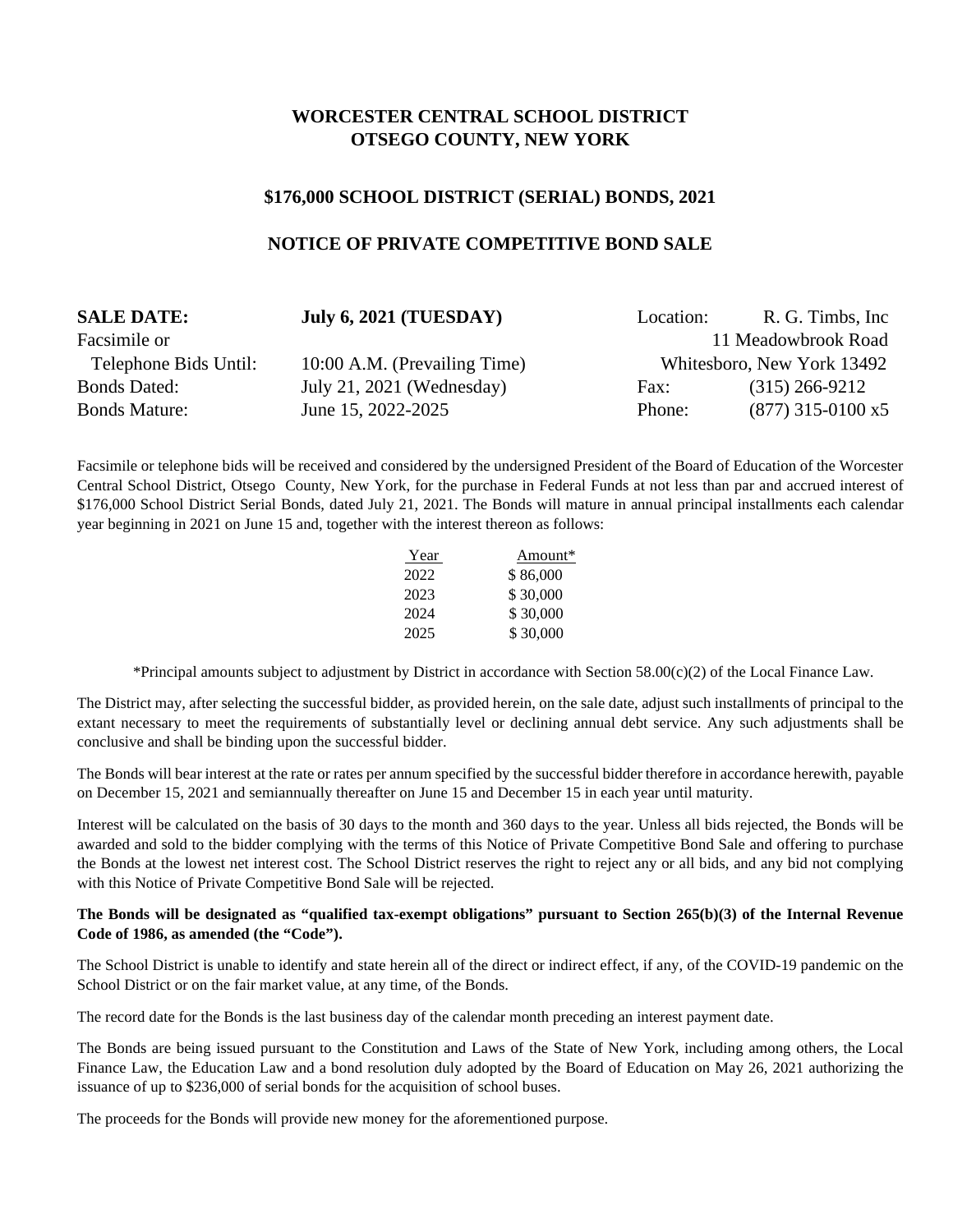The purchaser will have the option of having the Bonds issued as registered bonds in the name of the purchaser or, at the option of the purchaser, the Bonds may be registered to The Depository Trust Company, New York, New York ("DTC"). The purchases must notify Bond Counsel, on the date of sale whether the Bonds will be issued in non-book-entry form or book-entry form.

If the Bonds are issued in non-book-entry form, they will be issued as registered obligations, registered in the name of the purchaser. Principal and interest on the Bonds will be payable at maturity at such bank or trust company located and authorized to do business in the State of New York or at such other office as may be designated by the purchaser. Paying agent fees, if any, shall be paid by the purchaser. The Bonds may not be converted into coupon Bonds or be registered to bearer.

If issued in book-entry-only form, the Bonds will be (i) registered in the name of Cede & Co., as nominee of DTC, and (ii) deposited with DTC to be held in trust until maturity. DTC is an automated depository for securities and a clearing house for securities transactions and will be responsible for establishing and maintaining a book-entry system for recording the ownership interest of its participants, which include certain banks, trust companies and securities dealers, and the transfer of the interests among its participants. The DTC participants will be responsible for establishing and maintaining records with respect to the Bonds. Individual purchases of beneficial ownership interest in the Bonds may be made only through book entries made on the books and records of DTC (or a successor depository) and its participants in denominations of \$5,000 or integral multiples thereof, except that are bond for the 2022 may be issued in a denomination which is or includes an amount less than the authorized multiple. Principal and interest on the Bonds will be payable by the School District or its agent by wire transfer or in clearinghouse funds to DTC or its nominee as registered owner of the Bonds. The School District will not be responsible or liable for payments by DTC to its participants or by DTC participants to beneficial owners or for maintaining, supervising or reviewing the records maintained by DTC, its participants or persons acting through such participants.

The Municipal Advisor intends to provide the purchaser of the issue with CUSIP identification numbers in compliance with MSRB Rule G-34, (a)(i) (A)-(H). As is further discussed in Rule G-34 the purchaser, as the "dealer who acquires" the issue, is responsible for the registration fee to the CUSIP Bureau for this service. It is anticipated that CUSIP identification numbers will be printed on the Bonds. All expenses in relation to the printing of CUSIP number on the Bonds will be paid for by the District provided, however; The District assumes no responsibility for any CUSIP Service Bureau charge or other charges that may be imposed for the assignment of such numbers.

The bonds will be available for inspection by the purchaser at The Depository Trust Company, in Jersey City, New Jersey not less than 24 hours prior to the time set for the delivery thereof. It shall be the responsibility of the purchaser to verify the CUSIP numbers at such time.

Each proposal must be a bid for not less than \$176,000 for all the Bonds and must state in a multiple of one-hundredth of one percent or a multiple of one-eighth of one percent, the rate or rates of interest per annum which the Bonds are to bear may state different rates of interest for Bonds maturing in different calendar years; provided however, the (i) only one rate of interest may be bid for Bonds of the same maturity (ii) variations in rates of interest so bid shall be in ascending progression in order of maturity so that the rate of interest on Bonds maturing in any particular calendar year shall not be less than the rate of interest applicable to Bonds maturing any prior calendar year. (iii) all rates of interest bid must be stated in a multiple of one-eighth or one hundredth of one per centum per annum. Unless all bids are rejected, the award will be made the bidder complying with the terms of the sale and offering to purchase the Bonds at such a rate or rates of interest as will produce the lowest net interest cost computed in accordance with the net interest cost method of calculation, that being the rate or rates of interest which will produce the least interest cost over the life of the bonds, after accounting for the premium offered, if any. If two or more such bidders offer to purchase the Bonds at the same net interest cost, computed as described above, the Bonds will be awarded to the bidder whose bid offers to purchase the Bonds at the highest premium dollar amount. If the premiums are the same, the award shall be made by lot by the School District President of the Board of Education. The right is reserved to reject any or all bids, and any bid not complying with this Notice of Private Competitive Bond Sale except as provided above, will be rejected. A GOOD FAITH DEPOSIT WILL NOT BE REQUIRED.

By submitting a bid, each bidder is certifying that its bid is a firm offer to purchase the Bonds, is a good faith offer which the bidder believes reflects current market conditions, and is not a "courtesy bid" being submitted for the purpose of assisting in meeting the competitive sale requirements relating to the establishment of the "issue price" of the Bonds pursuant to Section 148 of the Internal Revenue Code of 1986, as amended (the "Code"), including the requirement that bids be received from at least three (3) underwriters of municipal bonds who have established industry reputations for underwriting new issuances of municipal bonds (the "Competitive Sale Requirements"). The Municipal Advisor will advise the winning bidder if the Competitive Sale Requirements were met at the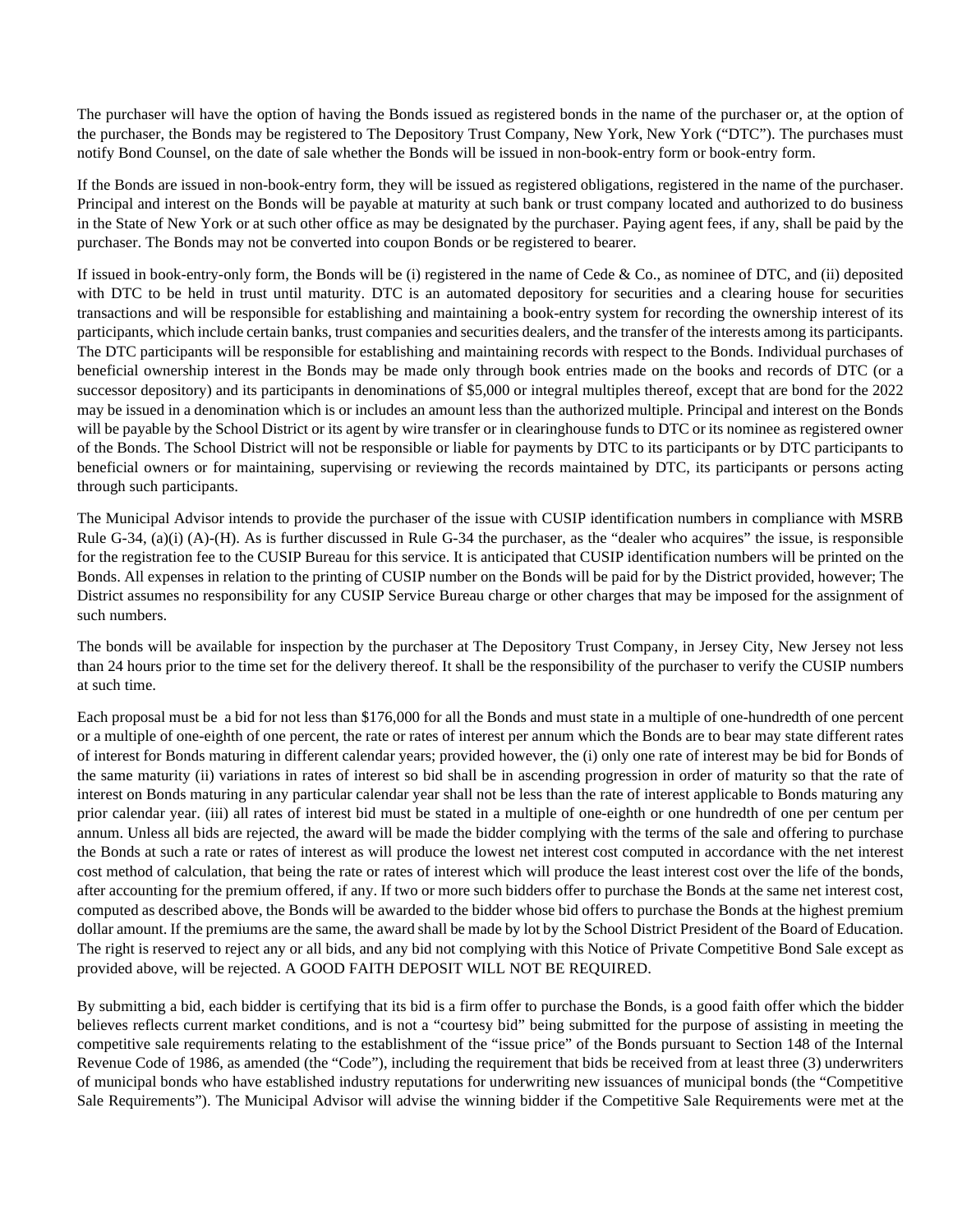same time it notifies the winning bidder of the award of the Bonds. Bids will not be subject to cancellation in the event that the Competitive Sale Requirements are not satisfied.

If the Bonds qualify for issuance of any policy of municipal bond insurance or commitment therefor at the option of a bidder, any purchase of such insurance or commitment therefor shall be at the sole option and expense of the bidder and any increased costs of issuance of the Bonds resulting by reason of such insurance, unless otherwise paid, shall be paid by such bidder. Any failure of the Bonds to be so insured or of any such policy of insurance to be issued, shall not in any way relieve the purchaser of his contractual obligation arising from the acceptance of his proposal for the purchase of the Bonds.

In the event that prior to the delivery of the bonds, the income received by the owners thereof from bonds of the same type and character becomes includable in the gross income of such owners for Federal income tax purposes, the successful bidder may, at his election, be relieved of his obligations under the contract to purchase the bonds, and in such case, the deposit accompanying his bid will be returned.

The winning bidder shall, within one (1) hour after being notified of the award of the Bonds, advise the Municipal Advisor by electronic or facsimile transmission of the reasonably expected initial public offering price or yield of each maturity of the Bonds (the "Initial Reoffering Prices") as of the date of the award.

By submitting a bid, the winning bidder agrees (unless the winning bidder is purchasing the Bonds for its own account and not with a view to distribution or resale to the public) that if the Competitive Sale Requirements are not met, it will elect and satisfy either option (1) or option (2) described below. *Such election must be made on the bid form submitted by each bidder.* 

For purposes of the "hold the price" or "follow the price" requirement described below, a "maturity" refers to Bonds that have the same interest rate, credit and payment terms.

(1) Hold the Price. The winning bidder:

(a) will make a bona fide offering to the public of all of the Bonds at the Initial Reoffering Prices and provide Bond Counsel with reasonable supporting documentation, such as a copy of the pricing wire or equivalent communication, the form of which is acceptable to Bond Counsel,

(b) will neither offer nor sell to any person any Bonds within a maturity at a price that is higher, or a yield that is lower, than the Initial Reoffering Price of such maturity until the earlier of (i) the date on which the winning bidder has sold to the public at least 10 percent of the Bonds of such maturity at a price that is no higher, or a yield that is no lower, than the Initial Reoffering Price of such maturity or (ii) the close of business on the 5th business day after the date of the award of the Bonds, and

(c) has or will include within any agreement among underwriters, any selling group agreement and each retail distribution agreement (to which the winning bidder is a party) relating to the initial sale of the Bonds to the public, together with the related pricing wires, language obligating each underwriter to comply with the limitations on the sale of the Bonds as set forth above

(2) Follow the Price. The winning bidder:

(a) will make a bona fide offering to the public of all of the Bonds at the Initial Reoffering Prices and provide the School District with reasonable supporting documentation, such as a copy of the pricing wire or equivalent communication, the form of which is acceptable to Bond Counsel,

(b) will report to the School District information regarding the first price that at least 10 percent of the Bonds within each maturity of the Bonds have been sold to the public,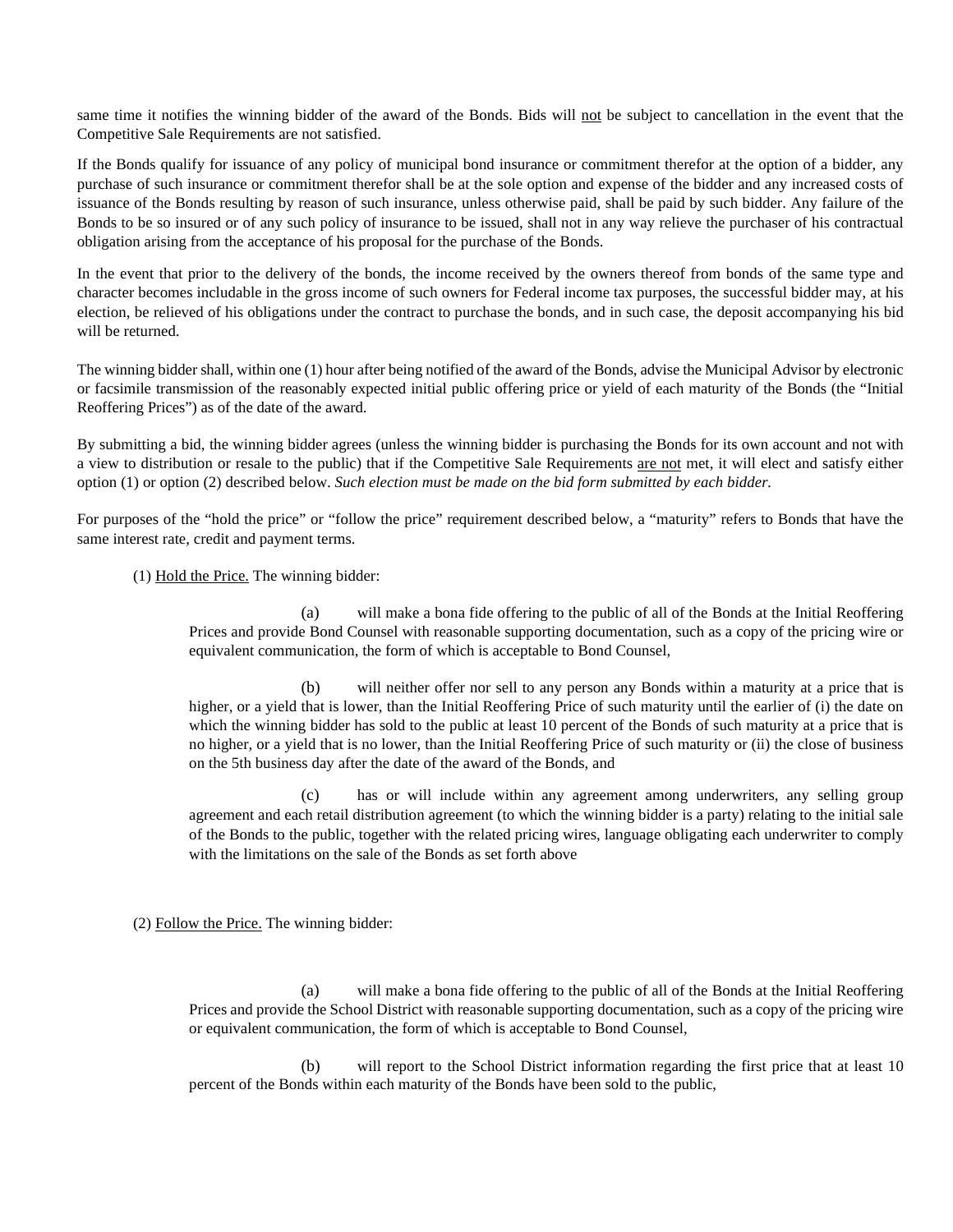(c) will provide the School District with reasonable supporting documentation or certifications of such sale prices the form of which is acceptable to Bond Counsel. This reporting requirement, which may extend beyond the closing date of the Bonds, will continue until such date that the requirement set forth in paragraph (b) above for each maturity of the Bonds is satisfied, and

(d) has or will include within any agreement among underwriters, any selling group agreement and each retail distribution agreement (to which the winning bidder is a party) relating to the initial sale of the Bonds to the public, together with the related pricing wires, language obligating each underwriter to comply with the reporting requirement described above.

Regardless of whether or not the Competitive Sale Requirements were met, the winning bidder shall submit to the School District a certificate (the "Reoffering Price Certificate"), satisfactory to Bond Counsel, prior to the delivery of the Bonds stating the applicable facts as described above. The form of Reoffering Price Certificate is available by contacting Bond Counsel or the Municipal Advisor.

If the winning bidder has purchased the Bonds for its own account and not with a view to distribution or resale to the public, then, whether or not the Competitive Sale Requirements were met, the Reoffering Price Certificate will recite such facts and identify the price or prices at which the purchase of the Bonds was made.

For purposes of this Notice, the "public" does not include the winning bidder or any person that agrees pursuant to a written contract with the winning bidder to participate in the initial sale of the Bonds to the public (such as a retail distribution agreement between a national lead underwriter and a regional firm under which the regional firm participates in the initial sale of the Bonds to the public). In making the representations described above, the winning bidder must reflect the effect on the offering prices of any "derivative products" (e.g., a tender option) used by the bidder in connection with the initial sale of any of the Bonds.

The Bonds are general obligations of the School District. All the taxable real property within the School District is subject to the levy of ad valorem taxes to pay the Bonds and interest thereon, subject to certain statutory limitation imposed by Chapter 97 of the 2011 Laws of New York. The State Constitution requires the School District to pledge its faith and credit for the payment of the principal of the Bonds and interest thereon and to make annual appropriation for the amounts required for the payment of such interest and the redemption of the Bonds. The State Constitution also provides that if at any time the appropriating authorities fail to make the required appropriation for annual debt service on the Bonds and certain others obligations of the School District, a sufficient sum shall be set apart for the first revenue thereafter received and shall be applied for such purposes, and also the chief fiscal officer of the School District may be required to set apart and apply such revenues as aforesaid suit of any holder of such obligations.

In the event of a default in the payment of the principal of and/or interest on the Bonds, the State Comptroller is required to withhold, under certain conditions prescribed by Section 99b of the State Finance Law, state aid and assistance to said School District and to apply the amount thereof so withheld to the payment of such defaulted principal and/or interest, which requirement constitutes a covenant by the State of New York with the holders from time to time of the Bonds.

As a condition to each purchaser's obligation to accept delivery of and pay for the Bonds, such purchaser will be furnished, without cost, the following, dated as of the date of the delivery of and payment for the Bonds: (a) the usual Closing Certificate of the School District in a form satisfactory to Bond Counsel, evidencing among other things, the proper execution and delivery of the Bonds, the receipt of payment therefor and the fact that the Bonds will not be arbitrage obligations within the meaning of the Code; (b) a certificate, in form satisfactory to Bond Counsel and dated as of the closing date, to the effect that there is no litigation pending or to the knowledge of the signers threatened affecting the Bonds, (c) the approving opinion of Bond Counsel to the effect that the Bonds are valid and legally binding obligations of the School District, that all the taxable real property therein will be subject to the levy of ad valorem taxes to pay the Bonds and the interest thereon without limitation as to rate or amount, and that among other things, the Internal Revenue Code of 1986, as amended (the "Code"), includes certain requirements that must be met subsequent to the issuance of the Bonds in order that interest thereon be and remain excludable from gross income to the recipients thereof, and that under the existing law and assuming compliance with certain covenants, interest on the Bonds is excluded from gross income for federal income tax purposes and is not a specific preference item for purposes of the Federal alternative minimum tax. In addition, Bond Counsel will opine that, by virtue of the Local Finance Law, interest on the Bonds is exempt from personal income taxes of the State of New York and its political subdivisions. Such opinion also will state that: (a) the rights of the owners of the Bonds and the enforceability of the Bonds may be limited to bankruptcy, insolvency, reorganization, moratorium and other similar laws affecting creditor's rights generally and by equitable principals, whether considered at law or in equity; and (b) such opinion is given as of its dated date and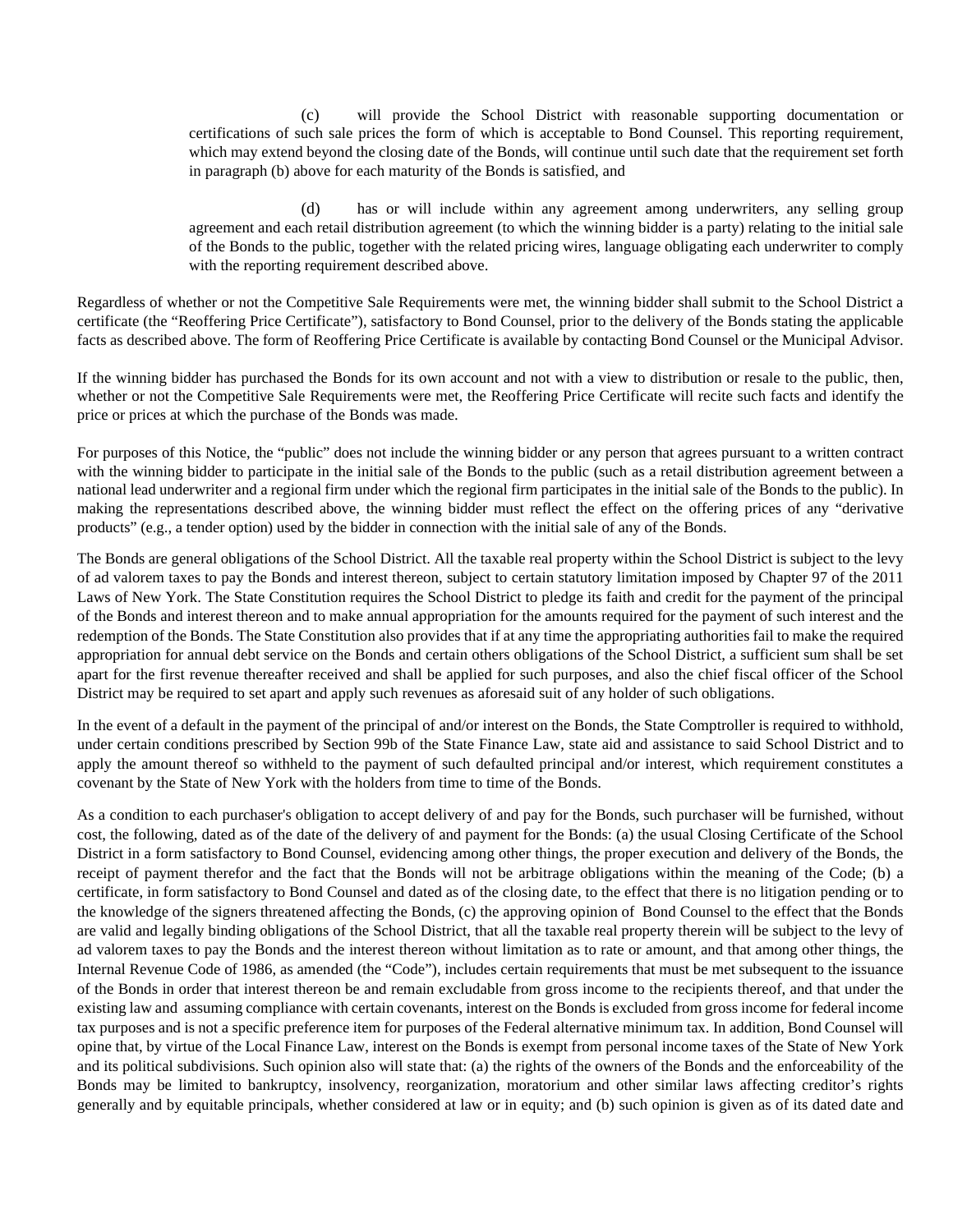that Bond Counsel assumes no obligation to update or supplement their opinion to reflect and facts or circumstance that may thereafter come to their attention or any changes in law that law that may occur thereafter.

THE DISTRICT RESERVES THE RIGHT TO CHANGE THE TIME/AND/OR DATE FOR THE OPENING OF BIDS. NOTICE OF ANY SUCH CHANGE SHALL BE PROVIDED NOT LESS THAN ONE HOUR PRIOR TO THE TIME SET FORTH ABOVE FOR THE OPENING OF BIDS BY MEANS OF SUPPLEMENTAL NOTICE OF PRIVATE COMPETITIVE BOND SALE OR TO BE TRANSMITTED OVER THE TM3

The population of the School District is estimated to be 2,403 (2019 U.S. Census estimate). No debt statement is required to be filed pursuant to Section 109.00 of the Local Finance Law in connection with the sale of the Bonds. The full valuation of real property subject to taxation by the School District is \$175,711,660, its debt limit is \$17,571,166 and its total net indebtedness is \$1,256,166. The issuance of the Bonds will increase such net indebtedness by \$176,000.

The District will act as Paying Agent for the Bonds. The District contact information is as follows: Gary Pochkar, Business Administrator, District Offices, Worcester Central School District, 198 Main Street, Worcester, NY 12197, Phone: (607) 397-8785, Email: gpochkar@worcestercs.org.

The District's Bond Counsel information is as follows: Timothy R. McGill, Esq., 248 Willow Brook Office Park, Fairport NY 14450, Phone: (585)-381-7470, Email: mcgill\_law@frontiernet.net.

No Official Statement accompanies this Notice of Private Bond Sale. Rule 15c2-12 promulgated by the U.S. Securities and Exchange Commission does not require the distribution of an offering document in connection with the sale of the municipal securities offered Through this Notice of Private Bond Sale.

Additional information or additional copies of the Notice of Sale may be obtained upon request from the offices of R. G. Timbs, Inc., telephone number (877) 315-0100 x5, or a[t www.RGTimbsInc.net](http://www.rgtimbsinc.net/)

**Dated: June 29, 2021 William Fisher**  Board President and Chief Fiscal Officer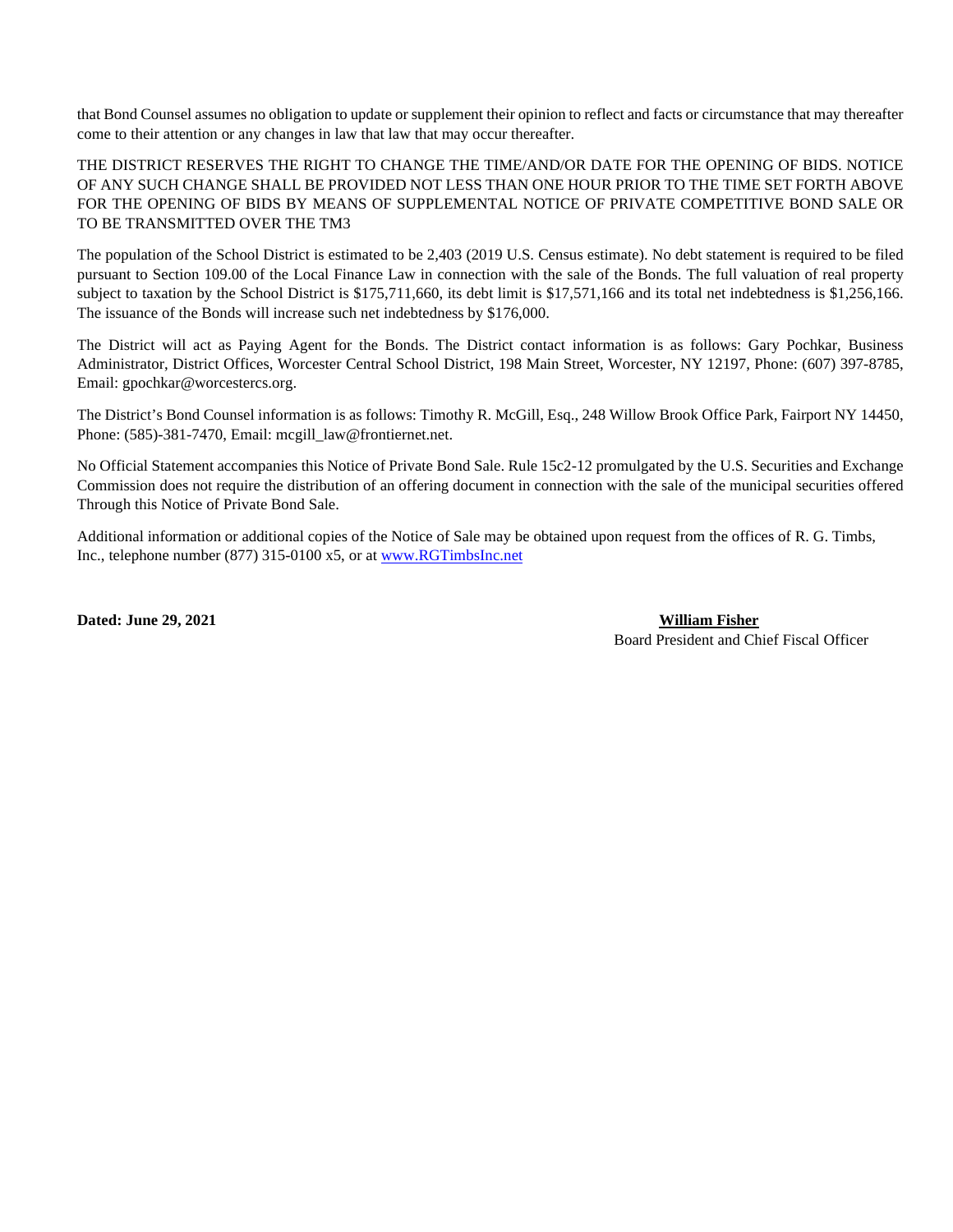#### **PROPOSAL FOR BONDS**

William Fisher, Board President **SALE DATE: July 6, 2021** Otsego County, New York c/o R. G. Timbs, Inc. 11 Meadowbrook Road Whitesboro, New York 13492 **Telefax # (315) 266-9212** 

# Worcester Central School District **TIME: 10:00 A.M., Eastern Time**

#### **WORCESTER CENTRAL SCHOOL DISTRICT \$176,000 School District (Serial) Bond, 2020**

#### **Date: July 21, 2021 Maturity Dates: June 15, 2022/2025**

For the \$176,000 School District Serial Bonds, 2021 of the Worcester Central School District, Otsego County, New York, that are subject of the annexed Notice of Private Competitive Bond Sale, which is hereby made a part of this bid, we will pay \$176,000 plus a premium of \$\_\_\_\_\_\_\_\_\_\_\_and accrued interest to date of delivery, provided that the Bonds maturing as set forth below shall bear interest in the indicated multiple(s) of  $1/8<sup>th</sup>$  or  $1/100<sup>th</sup>$  of one per centum (1%), from their dated date until maturity at the respective rates per annum stated in the following table:

| Year | Rate |
|------|------|
| 2022 | $\%$ |
| 2023 | %    |
| 2024 | $\%$ |
| 2025 | 0/6  |

The following is our computation of the net interest cost, made as provided in the above mention Notice of Private Competitive Bond Sale, but not constituting any part of the foregoing proposal for the purchase of the \$176,000 Bonds therein described:

| <b>Gross Interest</b>     |                 |
|---------------------------|-----------------|
| Less Premium Bid Over Par |                 |
| Net Interest Cost (NIC)   |                 |
| <b>Effective NIC Rate</b> |                 |
|                           | (Four decimals) |

#### **PROPOSAL CONTINUES ONTO NEXT PAGE**